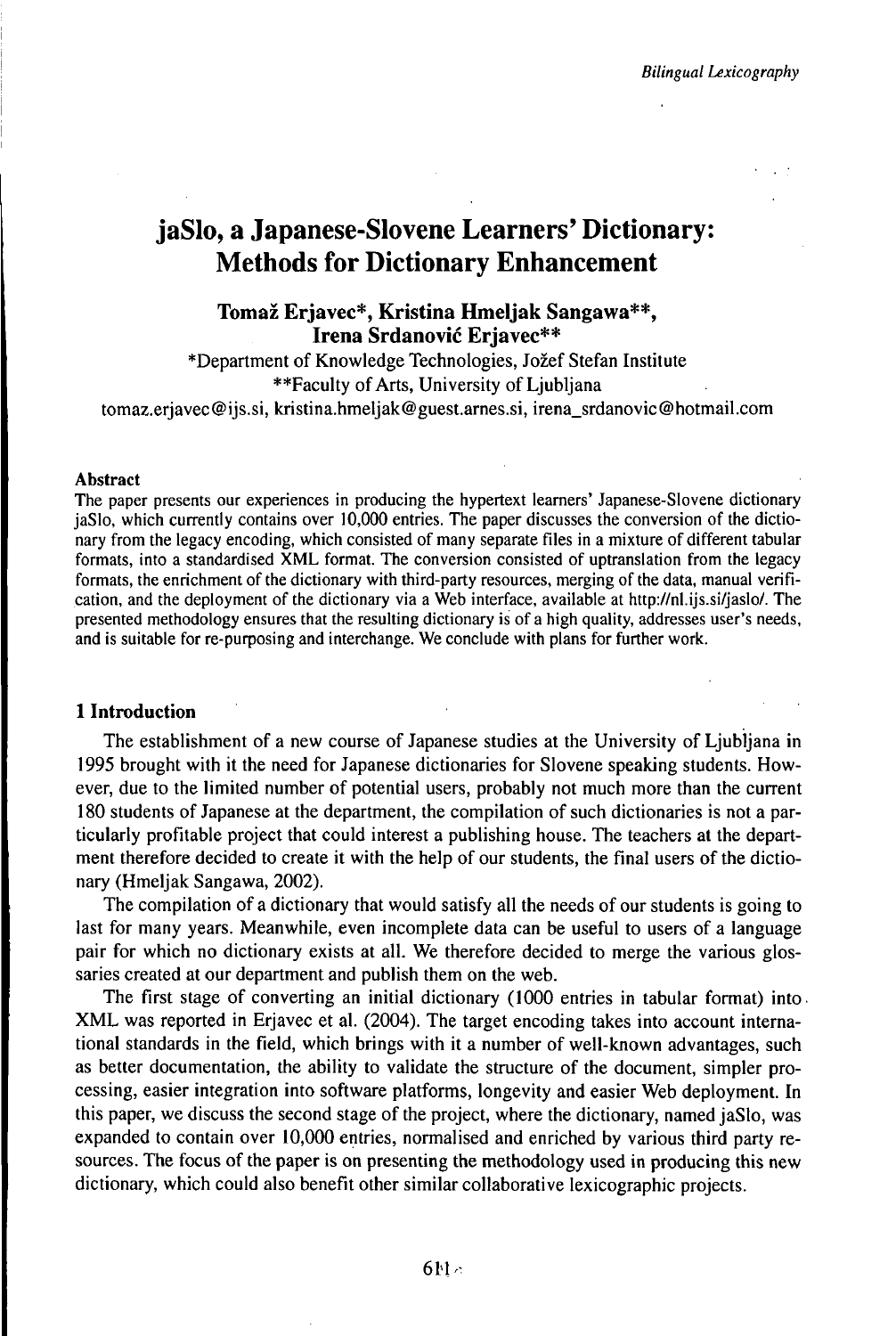#### 2 Dictionary encoding

For encoding the dictionary we used the XML version of the Text Encoding Initiative Guidelines, TEI P4 (Sperberg-McQueen & Burnard, 2002), in particular its module for dictionary encoding.

```
<entry (d="jaslo.6557">
<form type="hw">
<orth type="kana">ちょうせつする</orth> <orth type="kanji">調節する</orth>
<orth type="roma">chousetsusuru</orth>
</form>
<gramGro><pos>Vs</pos> <subc>trans.</subc></gramGro>
<trans><tr>uravna(va)ti</tr></trans>
<ea>
<g>熊内 (しつない) の鑑度 (おんど) をちょうせつする</g>
<tr>uravnavati temperaturo v sobi</tr>
\lt/ea>
<xr type="lesson" n="L1.23"><xref>1. letnik, lekcija 23</xref></xr>
<usg type="level">0</usg>
<note type="admin" resp="TER">2005-07-11 Add romaii</note>
<note type="admin" resp="TER">2005-07-10 Add levels</note>
<note type="admin" resp="ISE">2005-02-28 Merge</note>
<note type="admin" resp="VOJ">2005-02-22 V (440)</note>
<note type = "admin" resp = "KHS" > 2003-03-12 L1 (850)</note>
</entry>
```
Figure 1. A typical dictionary entry in jaSlo

Figure 1 presents a typical dictionary entry, which includes the form of the headword given in kanji, kana (hiragana or katakana) and in Latin transcription, so called romaji. This is followed by grammatical information, translation into Slovene, examples, a reference to the lesson where the word is introduced, the difficulty level of the entry, and finally administrative information tracing the compilation history. In addition to the elements given in the example, the following information is also present in a subset of the entries: cross-reference to related entries (esp. synonyms with different levels of politeness etc.), inflected forms of verbs, the etymology of loan-words, and encyclopaedic descriptions of proper names and Japanese culturally bound terms.

# **3 The Compilation Process**

# 3.1 Up-translation

The process of up-translation to the standard TEI encoding had to cope with a plethora of file and input formats, some of them containing implicit structures, and was implemented using Perl.

For up-translation of the tabular dictionaries, the source character encoding was first converted from Shift-JiS to UTF-8, and the files then converted to TEI. The transformations, for most fields, simply wrapped their content into the appropriate TEI tags. Additionally, the programs also performed some normalisation (e.g. stripping superfluous whitespace and punctuation, normalising variant spellings of labels), verification (e.g. detecting illegal empty fields and flagging suspicious elements with a question mark) and assignment of tags ac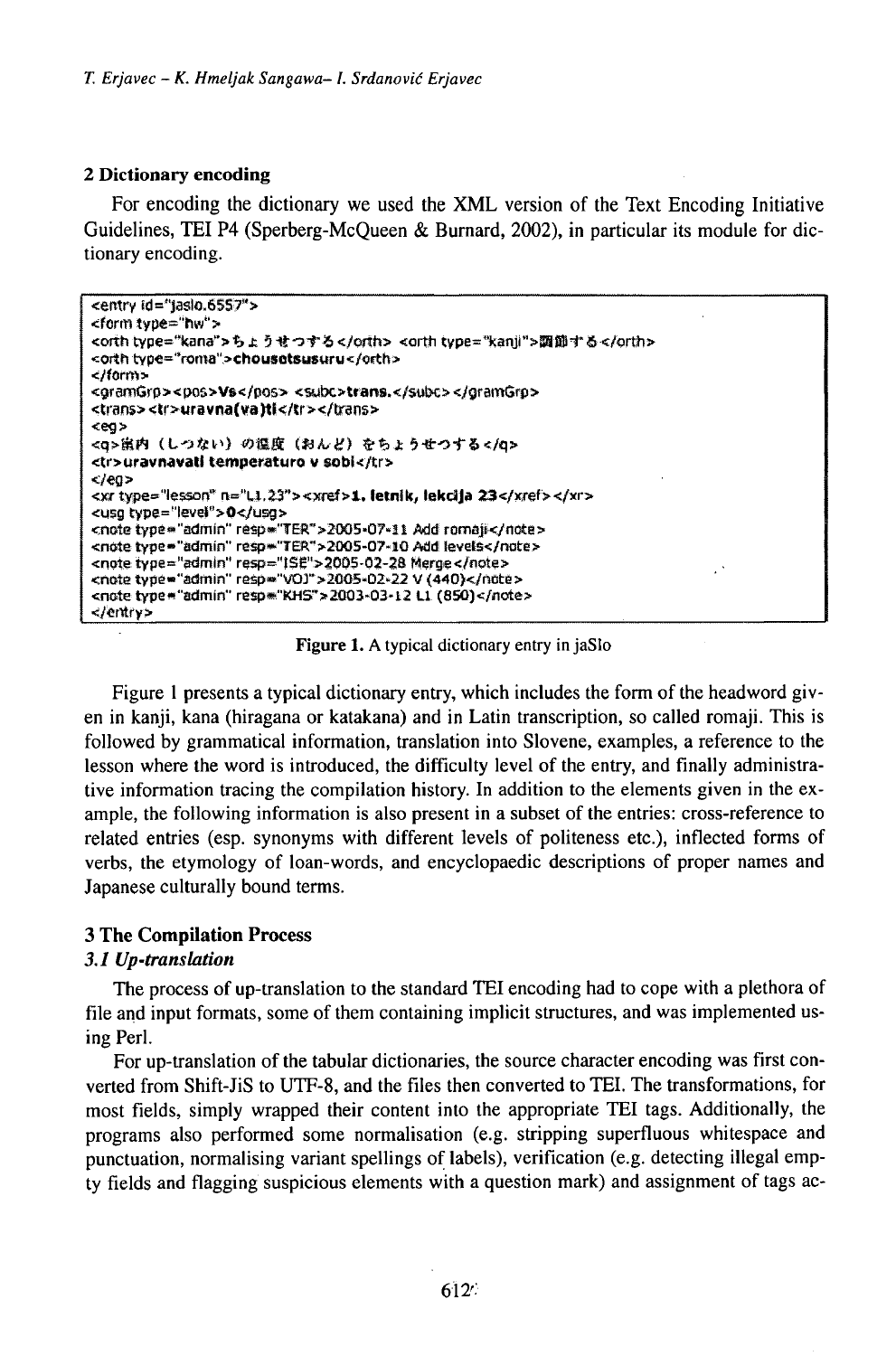cording to detected string patterns, explicitly marking information that was implicit in the original format. So, for example, the note column of some source files contained remarks on usage, but also the etymology of borrowings. Where the pattern »(iz  $\dots \dots)$  was found, e.g. *"(iz nemšč. Arbeit)" ("from German Arbeit")* this was converted to <etym><lang> nemšč. <yiang><gloss>Arbeit</gloss></etym>.

As was seen in Figure 1, each entry also contains administrative notes on the history of the entry - which legacy file it was derived from, when it was created or modified, who modified it, and what the modification was. Such a revision history significantly helps in debugging the transformations as well as giving per-entry author attribution.

Writing the up-translation programs was a long, and, to an extent, frustrating task, familiar to anyone who has attempted to automatically clean and flag 'dirty' data. It consists of a cycle where a transform is written, run over the input, the results evaluated, the transform modified, and the process repeated, all the time striving to find a balance between the precision and recall of the filter. The process typically terminated when we judged that the effort to further modify the program would exceed the effort to manually verify and correct the actual XML dictionary.

#### *3.2 Adding external information*

The dictionary entries were also automatically enriched or normalised via (mostly) third party resources, in particular, the following: the transcription of the hiragana headword into the Latin alphabet (romaji); the difficulty level of the headword; part-of-speech normalisation; and the addition of the caron diacritic to Slovene characters. We present these in turn.

Japanese has a very complex writing system consisting of Chinese kanji characters and the phonetic (syllabic) scripts katakana and hiragana. For our dictionary it was initially decided that the primary headword of each entry should be in hiragana or katakana, as in traditional Japanese dictionaries. Entries are accompanied by their kanji (or mixed kanji-kana) orthography when appropriate. However, log files of the usage of the first version of the dictionary showed that users often input Japanese search strings using the Latin alphabet. We therefore added Latin transcription to all entries using a freely available kana to romaji converter program (http://raa.ruby-lang.org/project/kana2rom/). Next, we marked all headwords according to the 4 difficulty levels of the vocabulary list used by the Japanese Language Proficiency Test.

As the legacy tabular files were very inconsistent with regard to part-of-speech, we spent quite some time first devising the PoS set to be used, and then semi-automatically converting the legacy PoS labels to this common standard. Our set of categories contains 19 different labels and is based on the set used in the Japanese morphological analyzer Chasen (Matsumoto et al., 2003). We first normalized obvious mismatches with Perl, then manually assigned canonical PoS to the list of all remaining PoS labels appearing in the dictionary, and used this mapping to correct the source dictionary. As a side benefit, we included the mappings into the jaSlo TEI header; this enables flexibility in the display of the dictionary.

Finally, there was the problem of č, š, ž (and their upper case equivalents), which are the only three characters used for Slovene which are not in the ASCII character set. These char-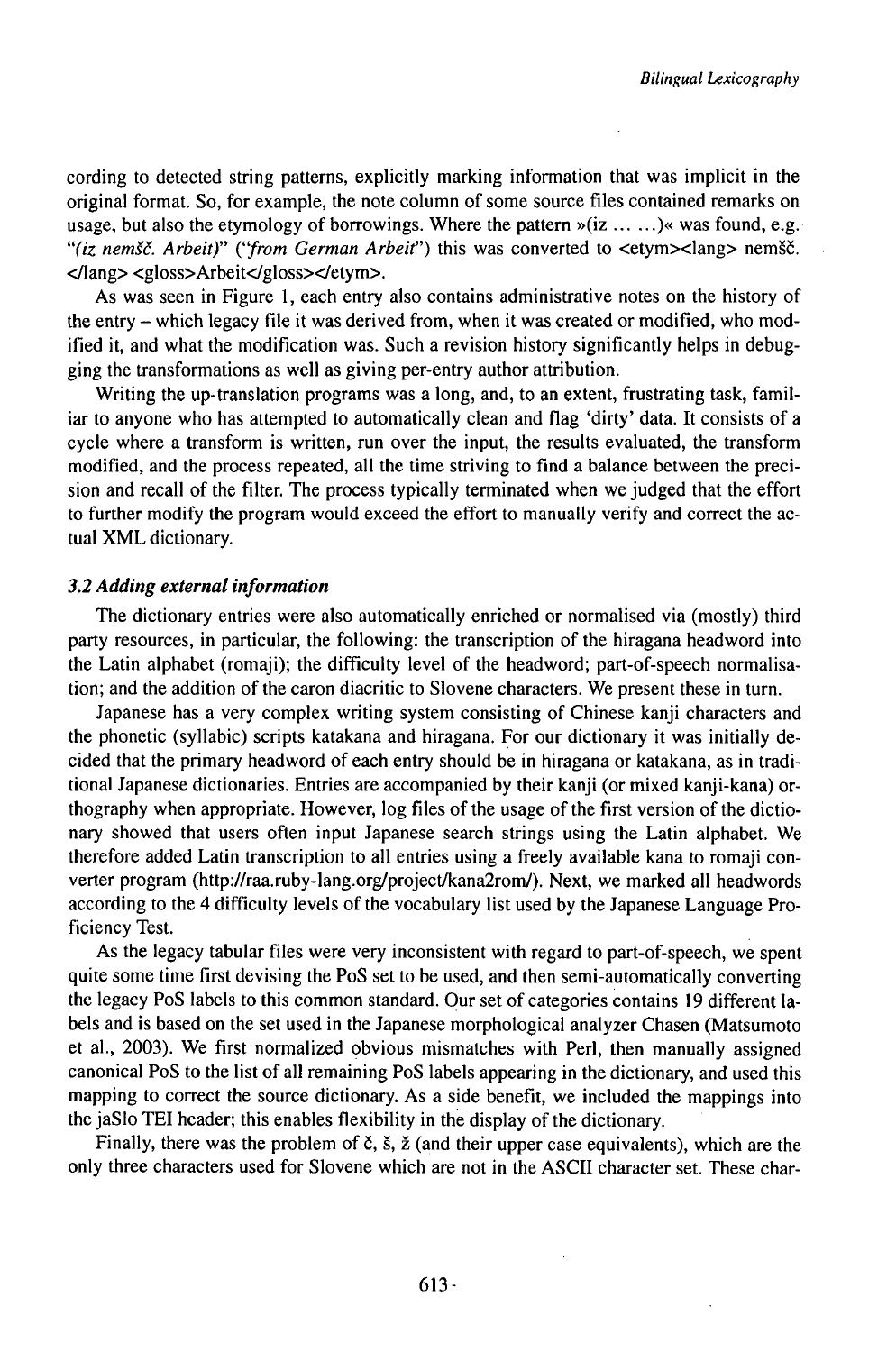acters are also not part of Shift-JIS, the encoding used in most of the legacy dictionaries, where they were typically substituted by c, s, z. Reversing this simplification is unfortunately impossible with automatic means. Although more sophisticated algorithms exist for automatic diacritic insertion (e.g. Tufis and Chitu, 1999) we chose a relatively simple method, where each Slovene word containing one of these characters was matched against a large dictionary; if it was found to correspond to an unambiguous dictionary word it was replaced; if it was not found, or was ambiguous, e.g. *resen (serious)* vs. *rešen (saved)* it was flagged for manual verification.

# *3.3 Merging the data*

Each piece of the newly acquired data had to be merged with the evolving dictionary. This procedure consisted of first identifying whether a new entry was being added or an existing one (and which) modified, and, in this case, how to add the new information to an existing entry. The identification of the entry is complicated by the fact that its unique key would have to be a combination of the kana headword string, the kanji, and the part-ofspeech (e.g.  $\mathcal{D} \setminus \{ \mathcal{B} \leq \mathcal{N} \}$  "write" vs.  $\mathcal{D} \setminus \{ \mathcal{K} \leq \mathcal{N} \}$  "be missing"); if any of these fields is missing from the key, we can be faced with ambiguities. As we, at the outset, did not have a consistent set of PoS categories, and entries could have missing kanji information, the merge program identified ambiguous situations and flagged these for manual verification. The problem was not marginal as the legacy dictionaries had a significant amount of overlap in contained entries.

However, it was, in general, not possible to simply discard duplicate entries, as they could each contain valuable information, e.g. examples, reference to the lesson number where the word is introduced etc. The merge therefore identified several possible situations. When the information in the new entry was already contained in the dictionary, the new information was simply ignored; when the information from the two sources could be unified monotonically, and the two entries matched in the complete key, the new information was straightforwardly added to the existing entry. When, however, the entries had incompatible information or they did not match in the PoS, all entries were wrapped in a  $\lt$ hom $gt$ (=homonym) element, with its n attribute giving the number of 'homonymous' entries, and these were then merged manually.

# *3.4 Manual verification*

The general method of producing the dictionary involved programs that had a less than perfect precision but did strive to identify dubious cases and flag them for manual verification. This involved adding question marks to suspicious element content or, in the case of merging, the use of an extra tag. For easier handling and to enable simultaneous work, the automatically produced dictionary was split into 11 files and these were then manually verified with the help of an XML editor.

#### **4. Using the dictionary**

The dictionary is deployed via a Web-based interface, available at http://nl.ijs.si/jaslo/, which allows full text searches by string or word on the dictionary, with optional restriction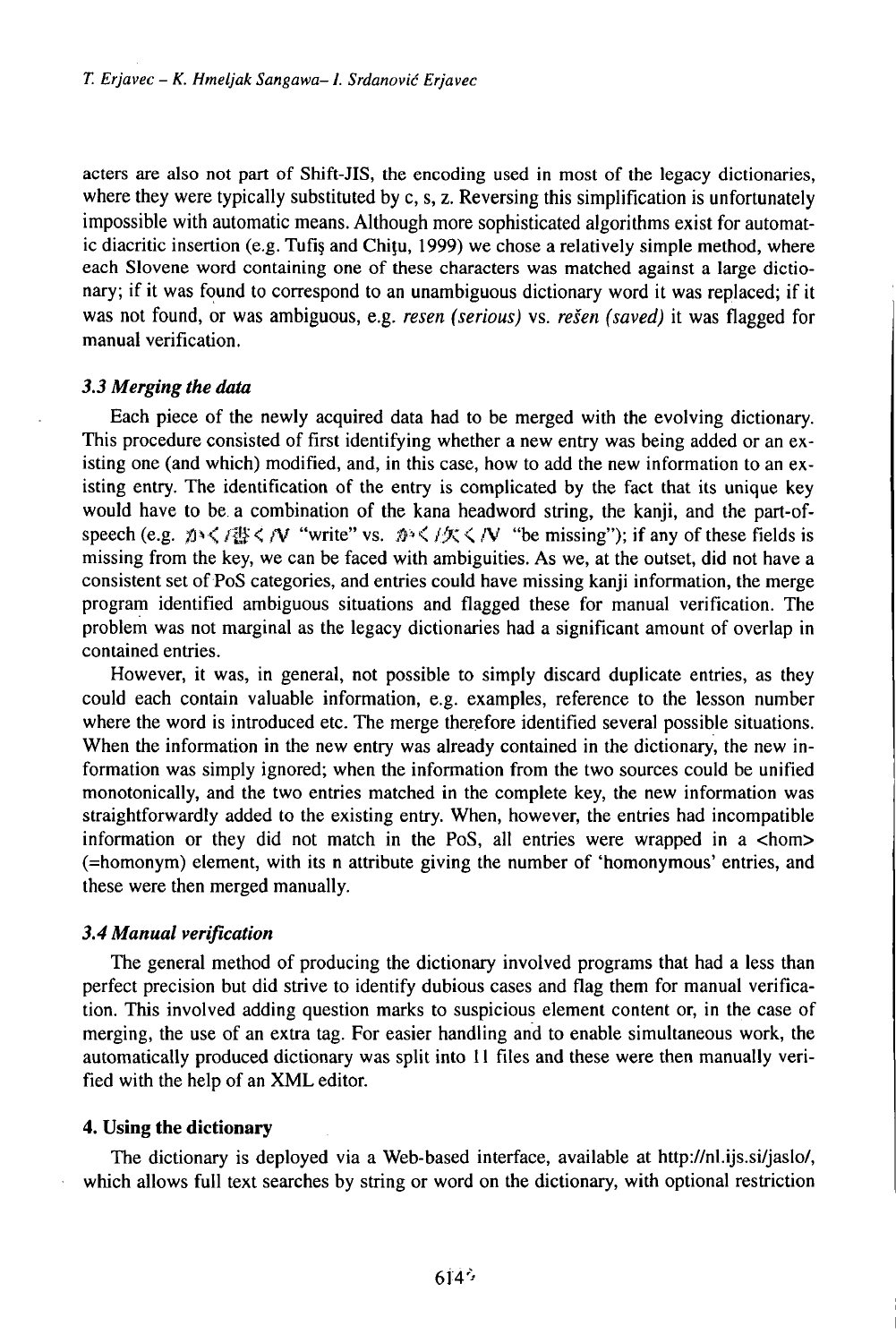of the match to headword or translation, and filtering by PoS or difficulty level. The interface is also localised to Slovene, Japanese and English. The user's browser is assumed to offer Unicode support and have installed a Japanese-language font but, apart from that, no requirements are imposed on the client architecture. The server is implemented as a Perl CGI script, which accepts the search parameters and sequentially, via a SAX filter, returns the entries that match the query, using an XSLT stylesheet similar to the one used by the editors, but which ignores certain information, e.g. admin notes, entry ID etc. While this means that for each query the complete dictionary has to be processed, this does not present problems with the current size of the dictionary and user load.

Each query together with time and number of returned entries is also logged (without client machine address, thus preserving privacy), which enabled us to begin tailoring the dictionary to user needs. Aside from romaji transcriptions, we noticed heavy use ofsearching by lesson number only, i.e. the students obviously find it convenient to extract from the dictionary the complete set of entries introduced in a given lesson. The log file will also come in useful for further expansion of the dictionary, by isolating the most frequently searched-for but not found words.

# **5 Conclusions**

"Collaborative bottom-up editing" and open-source lexicographical projects have been criticized (see e.g. Docherty, 2000) for their poor quality, which is indeed often the case. However, collaborative editing can produce useful data and may be the only viable means of producing a dictionary for a non-profitable language pair. Looking back we can conclude that it would have been well worth investing time up-front to specify precise guidelines for dictionary encoding, to use a platform that prevents syntactically ill-formed input, and to coordinate the dictionary making activity to prevent duplication. Still, for others in a similar situation, i.e. faced with varied and inconsistent legacy data, we believe that our approach presents a viable method. The approach is predicated on the use of open platforms and tools (Linux, Apache, Perl), standards (XML, TEI, XSLT, HTML), and on the use of supplementary resources (Slovene lexicon; kana2rom, Chasen) and consists of an uptranslation, followed by a merge operation, manual post-editing, and Web deployment, at http://nl.ijs.si/ jaslo/.

There are a number of improvements to jaSlo we are planning in our future work. For further additions as well as corrections to the dictionary we will implement a Web-based form interface, with a human editor checking the proposed updates prior to incorporation into the master dictionary. An interesting venue of further work is also to enrich the dictionary searching and display by automatically creating links between the dictionary and a kanji database and to external Web dictionaries, e.g. WWWDict (Breen 2003), one of the bestknown Japanese-English Web dictionaries, or the Slovene-German-Slovene dictionary for German students of Slovene (Lönneker and Jakopin, 2003), a project similar to ours. We are also planning to add jaSlo into the on-line Japanese reading support tool "Reading tutor" (Kawamura et al., 2003).